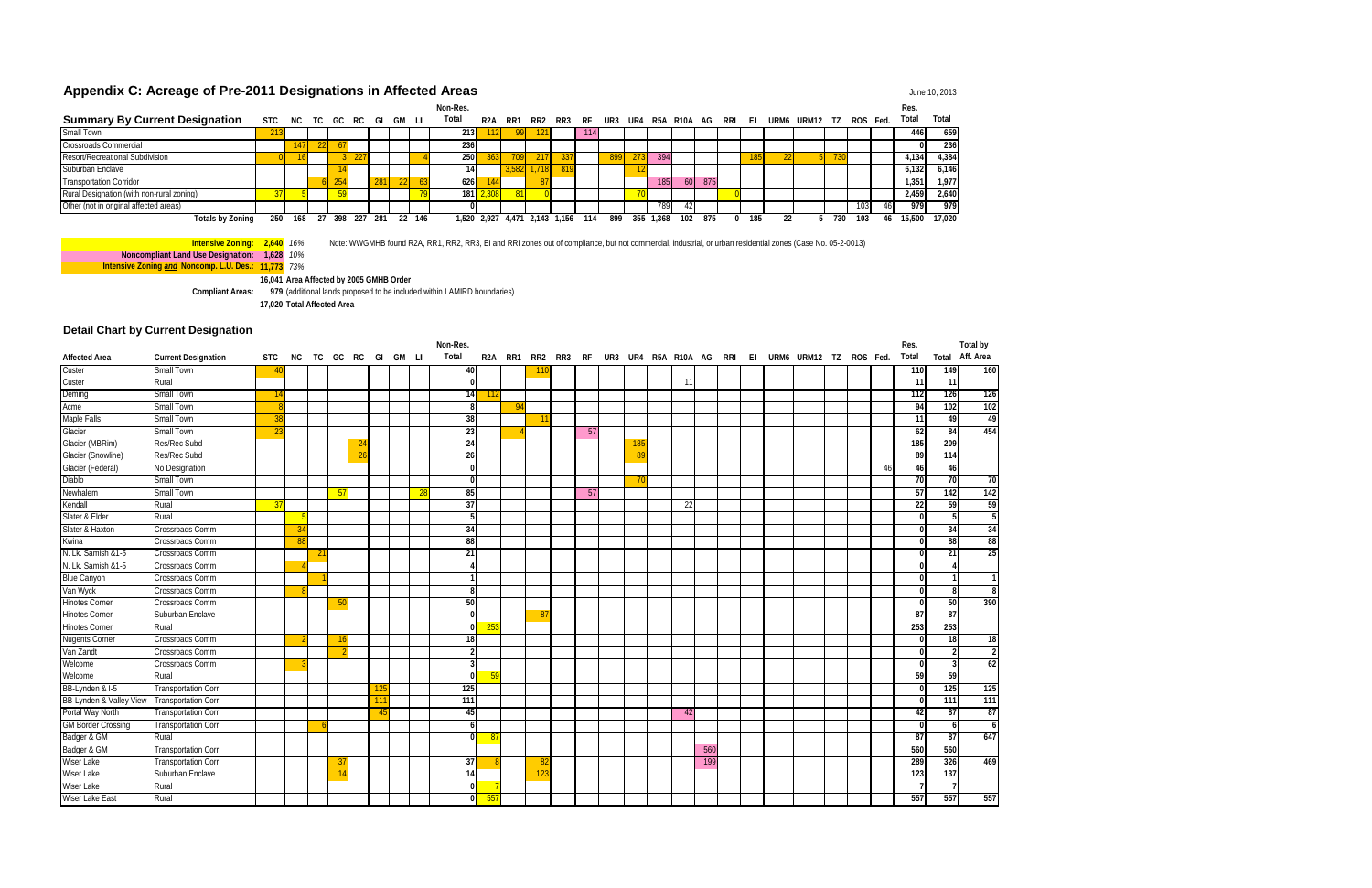### **Detail Chart by Current Designation (continued)**

|                        |                            |            |                        |    |    |     |    |   |            | Non-Res.         |                  |       |      |                 |    |                                                 |         |             |           |         |     |         |    |               |       |          |    | Res.   |                 | Total by        |
|------------------------|----------------------------|------------|------------------------|----|----|-----|----|---|------------|------------------|------------------|-------|------|-----------------|----|-------------------------------------------------|---------|-------------|-----------|---------|-----|---------|----|---------------|-------|----------|----|--------|-----------------|-----------------|
| <b>Affected Area</b>   | <b>Current Designation</b> | <b>STC</b> | NC.                    | TC | GC | RC  | GI |   | GM LII     | Total            | R <sub>2</sub> A | RR1   | RR2  | RR3             | RF |                                                 | UR3 UR4 | R5A R10A AG |           |         | rri | EI      |    | URM6 URM12 TZ |       | ROS Fed. |    | Total  |                 | Total Aff. Area |
| Pole & GM              | <b>Transportation Corr</b> |            |                        |    |    |     |    |   |            | 40               | 136              |       |      |                 |    |                                                 |         | 29          |           |         |     |         |    |               |       |          |    | 170    | 210             | 294             |
| Pole & GM              | Suburban Enclave           |            |                        |    |    |     |    |   |            | $\Omega$         |                  |       |      |                 |    |                                                 |         |             |           |         |     |         |    |               |       |          |    | 85     | 85              |                 |
| Laurel                 | <b>Transportation Corr</b> |            |                        |    | 58 |     |    | 2 |            | 81               |                  |       |      |                 |    |                                                 |         | 71          |           | 116     |     |         |    |               |       |          |    | 187    | 268             | 302             |
| Laurel                 | Rural                      |            |                        |    |    |     |    |   |            | $\overline{2}$   |                  |       |      |                 |    |                                                 |         | 32          |           |         |     |         |    |               |       |          |    | 32     | 34              |                 |
| Smith & GM             | <b>Transportation Corr</b> |            |                        |    |    |     |    |   | -6         | 182              |                  |       |      |                 |    |                                                 |         | 85          | <b>18</b> |         |     |         |    |               |       |          |    | 103    | 285             | 336             |
| Smith & GM             | Rural                      |            |                        |    |    |     |    |   | $\sqrt{5}$ | 51               |                  |       |      |                 |    |                                                 |         |             |           |         |     |         |    |               |       |          |    |        | 51              |                 |
| Wickersham             | Rural                      |            |                        |    |    |     |    |   |            | $\mathbf 0$      | 22               |       |      |                 |    |                                                 |         |             |           |         |     |         |    |               |       |          |    | 22     | $\overline{22}$ | $\overline{22}$ |
| <b>Sandy Point</b>     | Suburban Enclave           |            |                        |    |    |     |    |   |            | $\overline{0}$   |                  | 699   |      | 382             |    |                                                 |         |             |           |         |     |         |    |               |       |          |    | 1,080  | 1,080           | 1,080           |
| Ft. Bellingham         | Suburban Enclave           |            |                        |    |    |     |    |   |            | $\boldsymbol{0}$ |                  | 499   |      |                 |    |                                                 |         |             |           |         |     |         |    |               |       |          |    | 499    | 499             | 811             |
| Ft. Bellingham         | Rural                      |            |                        |    |    |     |    |   |            | $\mathbf{0}$     | 230              | 81    |      |                 |    |                                                 |         |             |           |         |     |         |    |               |       |          |    | 311    | 311             |                 |
| Lummi Peninsula        | Suburban Enclave           |            |                        |    |    |     |    |   |            | $\Omega$         |                  | 1.329 |      | 306             |    |                                                 |         |             |           |         |     |         |    |               |       |          |    | 1,635  | 1,635           | 1,643           |
| Lummi Peninsula        | Crossroads Comm            |            |                        |    |    |     |    |   |            | 8                |                  |       |      |                 |    |                                                 |         |             |           |         |     |         |    |               |       |          |    |        | -8              |                 |
| Chuckanut              | Suburban Enclave           |            |                        |    |    |     |    |   |            | $\boldsymbol{0}$ |                  |       | 567  | 13 <sub>2</sub> |    |                                                 |         |             |           |         |     |         |    |               |       |          |    | 698    | 698             | 775             |
| Chuckanut              | Rural                      |            |                        |    |    |     |    |   |            | $\Omega$         |                  |       |      |                 |    |                                                 |         |             |           |         |     |         |    |               |       |          |    | 76     | 76              |                 |
| Lake Samish            | Suburban Enclave           |            |                        |    |    |     |    |   |            | $\overline{0}$   |                  |       | 20   |                 |    |                                                 |         |             |           |         |     |         |    |               |       |          |    | 209    | 209             | 301             |
| Lake Samish            | Rural                      |            |                        |    |    |     |    |   |            | $\mathbf{0}$     | -92              |       |      |                 |    |                                                 |         |             |           |         |     |         |    |               |       |          |    | 92     | 92              |                 |
| Cain Lake              | Res/Rec Subd               |            |                        |    |    |     |    |   |            | $\Omega$         | 363              |       |      |                 |    |                                                 |         |             |           |         |     |         |    |               |       |          |    | 363    | 363             | 859             |
| Cain Lake              | Rural                      |            |                        |    |    |     |    |   |            | $\mathbf{0}$     | 496              |       |      |                 |    |                                                 |         |             |           |         |     |         |    |               |       |          |    | 496    | 496             |                 |
| South Bay              | Suburban Enclave           |            |                        |    |    |     |    |   |            | 01               |                  | -96   |      |                 |    |                                                 |         |             |           |         |     |         |    |               |       |          |    | 96     | 96              | 139             |
| South Bay              | Rural                      |            |                        |    |    |     |    |   |            | $\overline{0}$   | $\overline{4}$   |       |      |                 |    |                                                 |         |             |           |         |     |         |    |               |       |          |    | 42     | 42              |                 |
| Lake Whatcom           | Suburban Enclave           |            |                        |    |    |     |    |   |            | $\mathbf{0}$     |                  |       | -160 |                 |    |                                                 |         |             |           |         |     |         |    |               |       |          |    | 160    | 160             | 366             |
| Lake Whatcom           | Rural                      |            |                        |    |    |     |    |   |            | $\mathbf{0}$     | 206              |       |      |                 |    |                                                 |         |             |           |         |     |         |    |               |       |          |    | 206    | 206             |                 |
| <b>Emerald Lake</b>    | Suburban Enclave           |            |                        |    |    |     |    |   |            | $\boldsymbol{0}$ |                  |       | 47   |                 |    |                                                 |         |             |           |         |     |         |    |               |       |          |    | 470    | 470             | 627             |
| <b>Emerald Lake</b>    | Rural/ROS                  |            |                        |    |    |     |    |   |            | $\overline{0}$   | 156              |       |      |                 |    |                                                 |         |             |           |         |     |         |    |               |       |          |    | 156    | 156             |                 |
| North Bellingham       | Suburban Enclave           |            |                        |    |    |     |    |   |            | $\mathbf{0}$     |                  | 95    |      |                 |    |                                                 |         |             |           |         |     |         |    |               |       |          |    | 971    | 971             | 971             |
| East Lynden            | Rural                      |            |                        |    |    |     |    |   |            | $\mathbf{0}$     | 24               |       |      |                 |    |                                                 |         |             |           |         |     |         |    |               |       |          |    | 24     | 24              | 24              |
| Glen at Maple Falls    | Res/Rec Subd               |            |                        |    |    |     |    |   |            | $\boldsymbol{0}$ |                  |       |      | <u> 26:</u>     |    |                                                 |         |             |           |         |     |         |    |               |       |          |    | 262    | 262             | 262             |
| <b>Glacier Springs</b> | Res/Rec Subd               |            |                        |    |    |     |    |   |            | $\Omega$         |                  |       |      |                 |    |                                                 |         |             |           |         |     |         |    |               |       |          |    | 75     | 75              | 75              |
| Lummi Island (1)       | Rural                      |            |                        |    |    |     |    |   |            | $\mathbf{0}$     |                  |       |      |                 |    |                                                 |         |             |           |         |     |         |    |               |       |          |    | n      | $\Omega$        |                 |
| King Mtn $(2)$         | Rural                      |            |                        |    |    |     |    |   |            | $\mathbf{0}$     |                  |       |      |                 |    |                                                 |         |             |           |         |     |         |    |               |       |          |    |        | $\Omega$        |                 |
| Eliza Island           | Res/Rec Subd               |            |                        |    |    |     |    |   |            | $\mathbf{0}$     |                  |       |      |                 |    |                                                 |         |             |           |         |     | 185     |    |               |       |          |    | 185    | 185             | 185             |
| Sudden Valley          | Res/Rec Subd               |            | 16                     |    |    |     |    |   |            | 18               |                  |       |      |                 |    | 899                                             |         | 374         |           |         |     |         | 22 |               |       |          |    | 1,317  | 1,335           | 1,335           |
| Caitac                 | Rural                      |            |                        |    |    |     |    |   |            |                  |                  |       |      |                 |    |                                                 |         |             |           |         |     |         |    |               |       |          |    |        | Q               |                 |
| <b>Point Roberts</b>   | Res/Rec Subd               |            |                        |    |    | -17 |    |   |            | 182              |                  | 709   | 217  |                 |    |                                                 |         | <b>20</b>   |           |         |     |         |    |               | 730   |          |    | 1,676  | 1,858           | 2,809           |
| Point Roberts          | Small Town                 | o,         |                        |    |    |     |    |   |            | 91               |                  |       |      |                 |    |                                                 |         |             |           |         |     |         |    |               |       |          |    |        | 91              |                 |
| Point Roberts          | Rural/ROS                  |            |                        |    |    |     |    |   |            |                  |                  |       |      |                 |    |                                                 |         | 757         |           |         |     |         |    |               |       | 103      |    | 860    | 860             |                 |
|                        | <b>Totals by Zoning</b>    |            | 250 168 27 398 227 281 |    |    |     |    |   | 22 146     |                  |                  |       |      |                 |    | 1,520 2,927 4,471 2,143 1,156 114 899 355 1,368 |         |             |           | 102 875 |     | $0$ 185 | 22 |               | 5 730 | 103      | 46 | 15,500 | 17,020          | 17,020          |

(1) 2,624 acres of RRI on Lummi Island removed from affected areas following change of minimum lot size in RRI to five acres

(2) 46 acres of R2A in King Mountain area transferred to Bellingham UGA, February 2008

Source: 2008 Whatcom County GIS data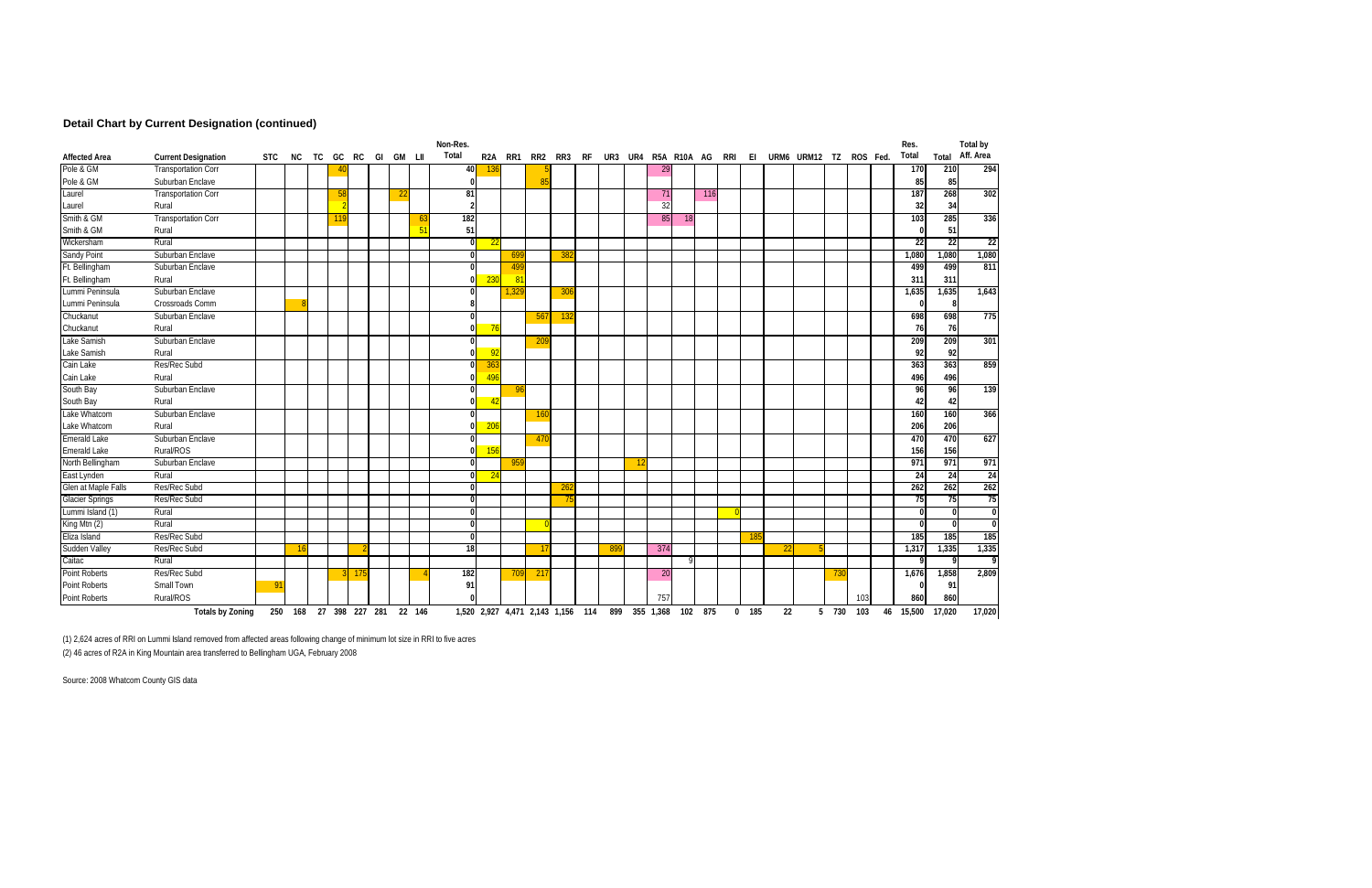## Appendix D: Acreage of 2013 Designations in Affected Areas **June 10, 2013** June 10, 2013

|                                        |      |  |       |            |      |     | Non  |       |       |     |            |         |  |       |                   |                                                                                                                                                                                   |       |       |        |     |  |       |     |        |        | Net Gain in |
|----------------------------------------|------|--|-------|------------|------|-----|------|-------|-------|-----|------------|---------|--|-------|-------------------|-----------------------------------------------------------------------------------------------------------------------------------------------------------------------------------|-------|-------|--------|-----|--|-------|-----|--------|--------|-------------|
|                                        |      |  |       |            |      |     | Res. |       |       |     |            |         |  |       | R <sub>5</sub> A* | RR <sub>2</sub> A <sup>*</sup>                                                                                                                                                    |       | RR5A* |        |     |  |       |     | Res.   |        | Rural &     |
| <b>Summary By Proposed Designation</b> |      |  |       |            |      |     |      |       |       |     |            |         |  |       |                   | STC NC TC GC RGC RC RIM GI GM LII <sup>Total</sup> R2A RR1 RR2 RR3 RF UR3 UR4 R5A <sup>Overlay R10A Overlay RR5A Overlay RR10A AG RRI EI URM6URM12 TZ ROS Fed. <b>Total</b></sup> |       |       |        |     |  |       |     |        | Total  | Resource    |
| Rural Community Type I LAMIRD          | -339 |  | 278   | <b>225</b> | -891 |     |      | -4981 | -8591 |     | 980  1,801 |         |  | 1,195 |                   |                                                                                                                                                                                   |       |       |        |     |  | 7301  | 101 | 6,258  | 7,219  |             |
| <b>Rural Tourism Type II LAMIRD</b>    |      |  |       |            |      |     |      |       |       |     |            |         |  |       |                   |                                                                                                                                                                                   |       |       |        |     |  |       |     |        |        |             |
|                                        |      |  |       |            |      |     |      |       |       |     |            |         |  |       |                   |                                                                                                                                                                                   |       |       |        |     |  |       |     |        | 142    |             |
| Rural Neighborhood                     |      |  |       |            |      |     |      |       |       |     |            |         |  |       |                   |                                                                                                                                                                                   |       |       |        |     |  |       |     | 2,823  | 2,823  |             |
| Rural                                  |      |  |       |            |      |     |      |       |       |     |            |         |  | 2,00  |                   |                                                                                                                                                                                   | 3.595 |       |        |     |  |       |     | 5,842  | 5,842  | 6,025       |
| Agriculture or RF (Resource)           |      |  |       |            |      |     |      |       |       |     |            |         |  |       |                   |                                                                                                                                                                                   |       |       |        |     |  |       |     | 985    | 985 l  | 985         |
| Totals by Zoning                       | -339 |  | -319- | - 225      | 168  | -22 |      | 1.105 | 859   | 980 | 1.801      | - 111 - |  | 3.197 | 419               | 1.182                                                                                                                                                                             | 3.595 | 615   | 14 8/5 | 185 |  | - 730 | 101 | 15.908 | 17,020 |             |
| All LAMIRD Designations: 7,370 43%     |      |  |       |            |      |     |      |       |       |     |            |         |  |       |                   |                                                                                                                                                                                   |       |       |        |     |  |       |     |        |        |             |

**All Rural and Resource Designations: 9,650** *57%*

**17,020 Total Affected Area**

### **Detail Table by Proposed Designation**

| <b>Affected Area</b>  | <b>Proposed Designation</b> | <b>STC</b> | NC | TC | GC | RGC |    | RC RIM GI GM LII |  | Non-<br>Res.<br>Total | R2A |     | RR1 |      |              |     |  |    | R <sub>5</sub> A* |     | RR2A*<br>RR2 RR3 RF UR3 UR4 R5A Overlay R10A Overlay RR5A Overlay RR10A AG RRI EI URM6URM12 TZ ROS Fed. |    | RR5A* |           |  |  |  |    | Res.<br>Total | Total           | <b>Total by</b><br>Aff. Area |
|-----------------------|-----------------------------|------------|----|----|----|-----|----|------------------|--|-----------------------|-----|-----|-----|------|--------------|-----|--|----|-------------------|-----|---------------------------------------------------------------------------------------------------------|----|-------|-----------|--|--|--|----|---------------|-----------------|------------------------------|
| Custer                | R Community Type I LAMIRD   | - 37       |    |    |    |     |    |                  |  | $3^{\circ}$           |     |     |     |      |              |     |  |    |                   |     |                                                                                                         |    |       |           |  |  |  |    | 90            | 128             | 160                          |
| Custer                | Rural                       |            |    |    |    |     |    |                  |  |                       |     |     |     |      |              |     |  |    |                   |     |                                                                                                         |    |       |           |  |  |  |    | 32            | 32              |                              |
| Deming                | R Community Type I LAMIRD   |            | 14 |    |    |     |    |                  |  | 14                    | 112 |     |     |      |              |     |  |    |                   |     |                                                                                                         |    |       |           |  |  |  |    | $112$         | 126             | 126                          |
| Acme                  | R Community Type I LAMIRD   |            |    |    |    |     |    |                  |  |                       |     |     | 63  |      |              |     |  |    |                   |     |                                                                                                         |    |       |           |  |  |  |    | 63            | 70              | 102                          |
| Acme                  | Rural                       |            |    |    |    |     |    |                  |  |                       |     |     |     |      |              |     |  |    |                   |     |                                                                                                         | 32 |       |           |  |  |  |    | 32            | 32              |                              |
| <b>Maple Falls</b>    | R Community Type I LAMIRD   |            | 35 |    |    |     |    |                  |  | 35                    |     |     |     |      |              |     |  |    |                   |     |                                                                                                         |    |       |           |  |  |  |    |               | 35 <sub>1</sub> | 49                           |
| Maple Falls           | Rural                       |            |    |    |    |     |    |                  |  |                       |     |     |     |      |              |     |  |    |                   |     |                                                                                                         |    |       |           |  |  |  |    | 14            | 14              |                              |
| Glacier               | R Community Type I LAMIRD   |            | 25 |    |    |     | 50 |                  |  | - 75                  |     |     |     |      | 259          |     |  |    |                   |     |                                                                                                         |    |       | <b>14</b> |  |  |  | 46 | 324           | 399             | 454                          |
| Glacier               | Rural                       |            |    |    |    |     |    |                  |  |                       |     |     |     |      |              |     |  |    |                   |     |                                                                                                         |    |       |           |  |  |  |    |               |                 |                              |
| Glacier               | <b>Rural Forestry</b>       |            |    |    |    |     |    |                  |  |                       |     |     |     |      |              | 54  |  |    |                   |     |                                                                                                         |    |       |           |  |  |  |    | 55            |                 |                              |
| <b>Diablo</b>         | R Community Type I LAMIRD   |            |    |    |    |     |    |                  |  |                       |     |     |     |      | $70^{\circ}$ |     |  |    |                   |     |                                                                                                         |    |       |           |  |  |  |    | 70            | 70              | 70                           |
| Newhalem              | R Community Type I LAMIRD   |            |    |    |    | -57 |    | -28              |  | 85                    |     |     |     |      |              |     |  |    |                   |     |                                                                                                         |    |       |           |  |  |  |    |               | 85              | 142                          |
| Newhalem              | Rural                       |            |    |    |    |     |    |                  |  |                       |     |     |     |      |              | -57 |  |    |                   |     |                                                                                                         |    |       |           |  |  |  |    | 57            | 57              |                              |
| Kendall               | R Community Type I LAMIRD   | 37         |    |    |    |     |    |                  |  | -37                   |     |     |     |      |              |     |  |    |                   | 22  |                                                                                                         |    |       |           |  |  |  |    | 22            | 59              | 59                           |
| Kendall               | Rural                       |            |    |    |    |     |    |                  |  |                       |     |     |     |      |              |     |  |    |                   |     |                                                                                                         |    |       |           |  |  |  |    |               |                 |                              |
| Slater & Elde         | R Bus Type III LAMIRD       |            |    |    |    |     |    |                  |  |                       |     |     |     |      |              |     |  |    |                   |     |                                                                                                         |    |       |           |  |  |  |    |               | 5               | -5                           |
| Slater & Haxton       | Rural                       |            |    |    |    |     |    |                  |  |                       |     |     |     |      |              |     |  | 34 |                   |     |                                                                                                         |    |       |           |  |  |  |    | 34            | 34              | 34                           |
| Kwina                 | Rural                       |            |    |    |    |     |    |                  |  |                       |     |     |     |      |              |     |  | 88 |                   |     |                                                                                                         |    |       |           |  |  |  |    | 88            | 88              | 88                           |
| N. Lk. Samish &1-5    | R Bus Type III LAMIRD       |            |    |    |    |     |    |                  |  |                       |     |     |     |      |              |     |  |    |                   |     |                                                                                                         |    |       |           |  |  |  |    |               |                 | 25                           |
| N. Lk. Samish &1-5    | Rural                       |            |    |    |    |     |    |                  |  |                       |     |     |     |      |              |     |  |    |                   |     |                                                                                                         |    |       |           |  |  |  |    | 21            | 21              |                              |
| <b>Blue Canyon</b>    | R Bus Type III LAMIRD       |            |    |    |    |     |    |                  |  |                       |     |     |     |      |              |     |  |    |                   |     |                                                                                                         |    |       |           |  |  |  |    | $\Omega$      |                 |                              |
| Van Wyck              | R Community Type I LAMIRD   |            |    |    |    |     |    |                  |  |                       |     |     |     |      |              |     |  |    |                   |     |                                                                                                         |    |       |           |  |  |  |    |               |                 |                              |
| Van Wyck              | Rural                       |            |    |    |    |     |    |                  |  |                       |     |     |     |      |              |     |  |    |                   |     |                                                                                                         |    |       |           |  |  |  |    |               |                 |                              |
| <b>Hinotes Corner</b> | R Community Type I LAMIRD   |            | 50 |    |    |     |    |                  |  | 50                    |     | -63 |     | - 87 |              |     |  |    |                   |     |                                                                                                         |    |       |           |  |  |  |    | 150           | 200             | 390                          |
| <b>Hinotes Corner</b> | <b>Rural Neighborhood</b>   |            |    |    |    |     |    |                  |  |                       |     |     |     |      |              |     |  |    |                   |     |                                                                                                         |    |       |           |  |  |  |    | 190           | 190             |                              |
| <b>Nugents Corner</b> | R Community Type I LAMIRD   |            | 18 |    |    |     |    |                  |  | 18                    |     |     |     |      |              |     |  |    |                   |     |                                                                                                         |    |       |           |  |  |  |    |               | 18              | 18                           |
| Van Zandt             | R Bus Type III LAMIRD       |            |    |    |    |     |    |                  |  |                       |     |     |     |      |              |     |  |    |                   |     |                                                                                                         |    |       |           |  |  |  |    |               |                 | $\overline{2}$               |
| Van Zandt             | Rural                       |            |    |    |    |     |    |                  |  |                       |     |     |     |      |              |     |  |    |                   |     |                                                                                                         |    |       |           |  |  |  |    |               |                 |                              |
| /elcome               | R Bus Type III LAMIRD       |            |    |    |    |     |    |                  |  |                       |     |     |     |      |              |     |  |    |                   |     |                                                                                                         |    |       |           |  |  |  |    |               |                 | 62                           |
| Welcome               | Rural                       |            |    |    |    |     |    |                  |  |                       |     |     |     |      |              |     |  | 50 |                   |     |                                                                                                         |    |       |           |  |  |  |    | 59            | 59              |                              |
| BB-Lynden & I-5       | R Bus Type III LAMIRD       |            |    |    |    |     |    |                  |  | 120                   |     |     |     |      |              |     |  |    |                   |     |                                                                                                         |    |       |           |  |  |  |    |               | 120             | 125                          |
| BB-Lynden & I-5       | Rural                       |            |    |    |    |     |    |                  |  |                       |     |     |     |      |              |     |  |    |                   |     |                                                                                                         |    |       |           |  |  |  |    |               |                 |                              |
| BB-Lynden & Va View   | R Community Type I LAMIRD   |            |    |    |    | -17 |    |                  |  | -17                   |     |     |     |      |              |     |  |    |                   |     |                                                                                                         |    |       |           |  |  |  |    |               | 17              | 111                          |
| BB-Lynden & Va View   | Rural                       |            |    |    |    |     |    |                  |  |                       |     |     |     |      |              |     |  |    |                   |     |                                                                                                         |    |       |           |  |  |  |    | 94            | 94              |                              |
| Portal Way North      | Rural                       |            |    |    |    |     |    |                  |  |                       |     |     |     |      |              |     |  | 45 |                   | -42 |                                                                                                         |    |       |           |  |  |  |    | 87            | 87              | $\overline{87}$              |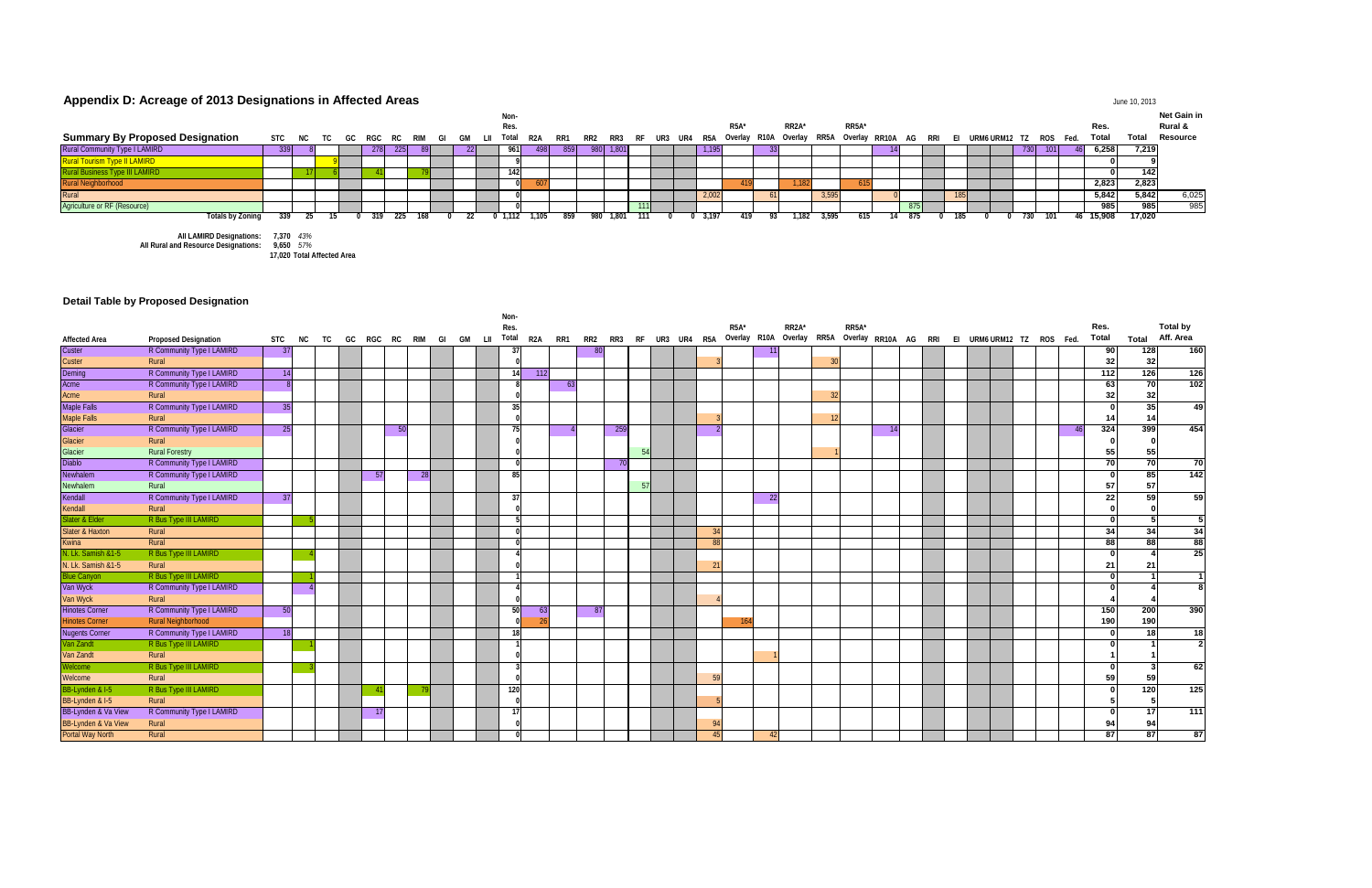### **Detail Table by Proposed Designation (continued)**

|                                 |                                     |     |        |    |                |     |               |          |     |              | Non-          |               |         |     |                 |                        |          |                 |                   |    |                                                                      |             |                    |        |          |     |          |                           |     |      |               |                 |                       |
|---------------------------------|-------------------------------------|-----|--------|----|----------------|-----|---------------|----------|-----|--------------|---------------|---------------|---------|-----|-----------------|------------------------|----------|-----------------|-------------------|----|----------------------------------------------------------------------|-------------|--------------------|--------|----------|-----|----------|---------------------------|-----|------|---------------|-----------------|-----------------------|
| <b>Affected Area</b>            | <b>Proposed Designation</b>         |     | STC NC | TC |                |     | GC RGC RC RIM | GI GM    |     | $\mathbf{0}$ | Res.<br>Total |               | R2A RR1 |     |                 | RR2 RR3 RF UR3 UR4 R5A |          |                 | R <sub>5</sub> A* |    | RR <sub>2</sub> A*<br>Overlay R10A Overlay RR5A Overlay RR10A AG RRI |             | RR <sub>5</sub> A* |        |          |     |          | EI URM6 URM12 TZ ROS Fed. |     |      | Res.<br>Total | Total           | Total by<br>Aff. Area |
| GM Border Crossina              | R Bus Type III LAMIRD               |     |        |    |                |     |               |          |     |              |               |               |         |     |                 |                        |          |                 |                   |    |                                                                      |             |                    |        |          |     |          |                           |     |      | $\mathbf{0}$  |                 | -61                   |
| Badger & Guide Meridian         | <b>Rural Neighborhood</b>           |     |        |    |                |     |               |          |     |              |               |               |         |     |                 |                        |          |                 |                   |    |                                                                      |             |                    |        |          |     |          |                           |     |      | 87            | 87              | 647                   |
| Badger & Guide Meridian         | Agriculture                         |     |        |    |                |     |               |          |     |              |               |               |         |     |                 |                        |          |                 |                   |    |                                                                      |             |                    | 560    |          |     |          |                           |     |      | 560           | 560             |                       |
| <b>Wiser Lake</b>               | R Community Type I LAMIRD           |     |        |    | 4 <sup>5</sup> |     |               |          |     |              | 45            |               |         |     | 187             |                        |          |                 |                   |    |                                                                      |             |                    |        |          |     |          |                           |     |      | 202           | 247             | 470                   |
| Wiser Lake                      | Rural                               |     |        |    |                |     |               |          |     |              |               |               |         |     |                 |                        |          |                 |                   |    |                                                                      | 24          |                    |        |          |     |          |                           |     |      | 24            | 24              |                       |
| <b>Wiser Lake</b>               | Agriculture                         |     |        |    |                |     |               |          |     |              |               |               |         |     |                 |                        |          |                 |                   |    |                                                                      |             |                    | 199    |          |     |          |                           |     |      | 199           | 199             |                       |
| Wiser Lake East                 | <b>Rural Neighborhood</b>           |     |        |    |                |     |               |          |     |              |               | -557          |         |     |                 |                        |          |                 |                   |    |                                                                      |             |                    |        |          |     |          |                           |     |      | 557           | 557             | 557                   |
| Pole & GM                       | R Community Type I LAMIRD           |     |        |    | -52            |     |               |          |     |              | 52            |               |         |     | - 89            |                        |          |                 |                   |    |                                                                      |             |                    |        |          |     |          |                           |     |      | 91            | 143             | 295                   |
| Pole & GM                       | <b>Rural Neighborhood</b>           |     |        |    |                |     |               |          |     |              |               |               |         |     |                 |                        |          |                 |                   |    |                                                                      |             |                    |        |          |     |          |                           |     |      | 118           | 118             |                       |
| Pole & GM                       | Rural                               |     |        |    |                |     |               |          |     |              |               |               |         |     |                 |                        |          |                 |                   |    |                                                                      |             |                    |        |          |     |          |                           |     |      | 34            | 34              |                       |
| Laurel                          | R Community Type I LAMIRD           |     |        |    | -55            |     |               |          | -22 |              | 77 I          |               |         |     |                 |                        |          | -42             |                   |    |                                                                      |             |                    |        |          |     |          |                           |     |      | 42            | 119             | 302                   |
| Laurel                          | Rural                               |     |        |    |                |     |               |          |     |              |               |               |         |     |                 |                        |          |                 |                   |    |                                                                      |             |                    |        |          |     |          |                           |     |      | 67            | 67              |                       |
| Laurel                          | Agriculture                         |     |        |    |                |     |               |          |     |              |               |               |         |     |                 |                        |          |                 |                   |    |                                                                      |             |                    | 116    |          |     |          |                           |     |      | 116           | 116             |                       |
| Axton & GM                      | R Community Type I LAMIRD           |     |        |    |                |     |               |          |     |              | 11            |               |         |     |                 |                        |          |                 |                   |    |                                                                      |             |                    |        |          |     |          |                           |     |      | $\mathbf{0}$  | $\overline{11}$ | 80                    |
| Axton & GM                      | Rural                               |     |        |    |                |     |               |          |     |              |               |               |         |     |                 |                        |          |                 |                   |    |                                                                      |             |                    |        |          |     |          |                           |     |      | 69            | 69              |                       |
| Smith & GM                      | R Community Type I LAMIRD           |     |        |    |                |     | 52            |          |     |              | 91            |               |         |     |                 |                        |          |                 |                   |    |                                                                      |             |                    |        |          |     |          |                           |     |      | - 0           | 91              | 256                   |
| Smith & GM                      | Rural                               |     |        |    |                |     |               |          |     |              |               |               |         |     |                 |                        |          | 14              |                   |    |                                                                      |             |                    |        |          |     |          |                           |     |      | 165           | 165             |                       |
| Wickersham                      | Rural                               |     |        |    |                |     |               |          |     |              |               |               |         |     |                 |                        |          |                 |                   |    |                                                                      |             |                    |        |          |     |          |                           |     |      | 22            | $\overline{22}$ | $\overline{22}$       |
| <b>Sandy Point</b>              | R Community Type I LAMIRD           |     |        |    |                |     |               |          |     |              |               |               |         |     |                 | 379                    |          |                 |                   |    |                                                                      |             |                    |        |          |     |          |                           |     |      | 388           | 388             | 1,080                 |
| <b>Sandy Point</b>              | Rural                               |     |        |    |                |     |               |          |     |              |               |               |         |     |                 |                        |          |                 |                   |    |                                                                      | 692         |                    |        |          |     |          |                           |     |      | 692           | 692             |                       |
| Ft. Bellingham / Marietta       | <b>Rural Neighborhood</b>           |     |        |    |                |     |               |          |     |              |               |               |         |     |                 |                        |          | 18              |                   |    | -410                                                                 | 136         |                    |        |          |     |          |                           |     |      | 495           | 495             | 811                   |
| Ft. Bellingham / Marietta       | Rural                               |     |        |    |                |     |               |          |     |              |               |               |         |     |                 |                        |          |                 |                   |    |                                                                      |             |                    |        |          |     |          |                           |     |      | 316           | 316             | 1,643                 |
| Lummi Peninsula                 | R Community Type I LAMIRD           |     |        |    |                |     |               |          |     |              | 13            |               |         | 75  |                 | 173                    |          |                 |                   |    |                                                                      |             |                    |        |          |     |          |                           |     |      | 248<br>1,382  | 261<br>1,382    |                       |
| Lummi Peninsula                 | Rural                               |     |        |    |                |     |               |          |     |              |               |               |         |     |                 |                        |          |                 |                   |    |                                                                      | 1.382       |                    |        |          |     |          |                           |     |      | 515           | 515             |                       |
| Chuckanut                       | <b>Rural Neighborhood</b><br>Rural  |     |        |    |                |     |               |          |     |              |               |               |         |     |                 |                        |          |                 |                   |    |                                                                      | 184         | 515                |        |          |     |          |                           |     |      | 260           | 260             | 775                   |
| Chuckanut<br><b>Lake Samish</b> | R Community Type I LAMIRD           |     |        |    |                |     |               |          |     |              |               | 35            |         |     | 192             |                        |          |                 |                   |    |                                                                      |             |                    |        |          |     |          |                           |     |      | 227           | 227             | 301                   |
| Lake Samish                     | Rural                               |     |        |    |                |     |               |          |     |              |               |               |         |     |                 |                        |          | 51              |                   |    |                                                                      | $1^{\circ}$ |                    |        |          |     |          |                           |     |      | 74            | 74              |                       |
| Cain Lake                       | R Community Type I LAMIRD           |     |        |    |                |     |               |          |     |              |               | 272           |         |     |                 |                        |          |                 |                   |    |                                                                      |             |                    |        |          |     |          |                           |     |      | 272           | 272             | 859                   |
| <b>Cain Lake</b>                | Rural                               |     |        |    |                |     |               |          |     |              |               |               |         |     |                 |                        |          | 58              |                   |    |                                                                      |             |                    |        |          |     |          |                           |     |      | 587           | 587             |                       |
| South Bay                       | Rural                               |     |        |    |                |     |               |          |     |              |               |               |         |     |                 |                        |          | $\overline{A}$  |                   |    |                                                                      | 96          |                    |        |          |     |          |                           |     |      | 139           | 139             | 139                   |
| <b>Lake Whatcom</b>             | Rural                               |     |        |    |                |     |               |          |     |              |               |               |         |     |                 |                        |          | 206             |                   |    |                                                                      | 160         |                    |        |          |     |          |                           |     |      | 366           | 366             | 366                   |
| <b>Emerald Lake</b>             | R Community Type I LAMIRD           |     |        |    |                |     |               |          |     |              |               |               |         |     | 11 <sup>C</sup> |                        |          |                 |                   |    |                                                                      |             |                    |        |          |     |          |                           |     |      | 110           | 110             | 627                   |
| <b>Emerald Lake</b>             | Rural                               |     |        |    |                |     |               |          |     |              |               |               |         |     |                 |                        |          | 15 <sub>0</sub> |                   |    |                                                                      | 360         |                    |        |          |     |          |                           |     |      | 517           | 517             |                       |
| North Bellingham                | <b>Rural Neighborhood</b>           |     |        |    |                |     |               |          |     |              |               |               |         |     |                 |                        |          |                 |                   |    | -112                                                                 |             | -66                |        |          |     |          |                           |     |      | 838           | 838             | 971                   |
| North Bellingham                | Rural                               |     |        |    |                |     |               |          |     |              |               |               |         |     |                 |                        |          |                 |                   |    |                                                                      | 133         |                    |        |          |     |          |                           |     |      | 133           | 133             |                       |
| East Lynden                     | <b>Rural Neighborhood</b>           |     |        |    |                |     |               |          |     |              |               |               |         |     |                 |                        |          |                 |                   |    |                                                                      |             |                    |        |          |     |          |                           |     |      | 24            | 24              | 24                    |
| <b>Glen at Maple Falls</b>      | Rural                               |     |        |    |                |     |               |          |     |              |               |               |         |     |                 |                        |          |                 |                   |    |                                                                      | 262         |                    |        |          |     |          |                           |     |      | 262           | 262             | 262                   |
| <b>Glacier Springs</b>          | Rural                               |     |        |    |                |     |               |          |     |              |               |               |         |     |                 |                        |          |                 |                   |    |                                                                      |             |                    |        |          |     |          |                           |     |      | 75            | 75              | 75                    |
| Eliza Island                    | Rural                               |     |        |    |                |     |               |          |     |              |               |               |         |     |                 |                        |          |                 |                   |    |                                                                      |             |                    |        |          |     |          |                           |     |      | 185           | 185             | 185                   |
| Caitac:                         | <b>Rural Tourism Type II LAMIRD</b> |     |        |    |                |     |               |          |     |              |               |               |         |     |                 |                        |          |                 |                   |    |                                                                      |             |                    |        |          |     |          |                           |     |      | $\mathbf{0}$  | a               | -91                   |
| Sudden Valley                   | R Community Type I LAMIRD           | 24  |        |    |                |     |               |          |     |              | -24           |               |         |     |                 | 920                    |          | -374            |                   |    |                                                                      |             |                    |        |          |     |          |                           |     |      | 1,311         | 1,335           | 1,335                 |
| <b>Point Roberts</b>            | R Community Type I LAMIRD           | -91 |        |    |                | 175 |               |          |     |              | 273           |               |         | 709 | -217            |                        |          | -778            |                   |    |                                                                      |             |                    |        |          |     |          |                           | 730 | -101 | 2,536         | 2,808           | 2,808                 |
|                                 | Totals by Zoning                    | 339 | 25     | 15 | 0 319 225      |     | 168           | $\bf{0}$ | 22  |              |               | 0 1,112 1,105 |         | 859 |                 | 980 1,801 111          | $\bf{0}$ | $0\quad 3,197$  | 419               | 93 | 1,182                                                                | 3,595       | 615                | 14 875 | $\bf{0}$ | 185 | $\bf{0}$ | $\bf{0}$                  | 730 | 101  | 46 15,908     | 17,020          | 17,020                |

(1) Glacier: buildout calculation excludes Federal land in LAMIRD; Kendall: buildout calculation excludes school parcels, which were not developed in 1990; Pt. Roberts: buildout calculation excludes R5A and TZ zones; Sudde

Source: 2008 Whatcom County GIS data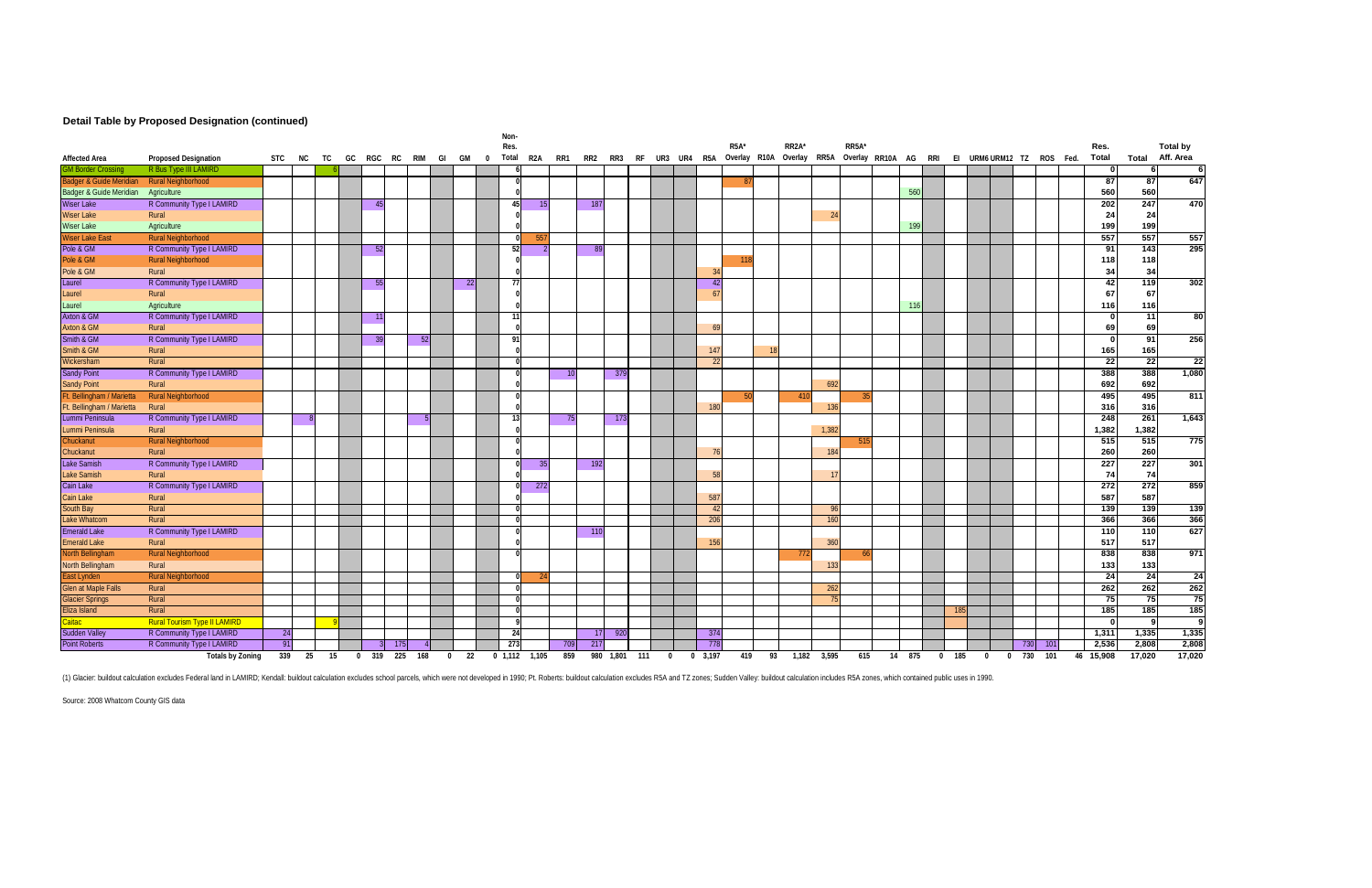# Appendix E: Buildout Percentage and Average Tax Parcel Size in Affected Areas **Acceleration 2013** June 10, 2013

|                               |                                             |                           |                  |                                  |              |                  |                              |                        |                   |                  |                  |                                  |                         |                       |                   | <b>Type I LAMIRDs</b><br>Overall: |                     |               |                     |                        |                                                         |                                              |                                      |
|-------------------------------|---------------------------------------------|---------------------------|------------------|----------------------------------|--------------|------------------|------------------------------|------------------------|-------------------|------------------|------------------|----------------------------------|-------------------------|-----------------------|-------------------|-----------------------------------|---------------------|---------------|---------------------|------------------------|---------------------------------------------------------|----------------------------------------------|--------------------------------------|
|                               |                                             |                           |                  | 2008 All Parcels                 |              |                  |                              | 1990 Developed Parcels |                   |                  |                  |                                  | 2008 Developed Parcels  |                       |                   | 1990 Buildout                     |                     |               |                     |                        | 2008 Non Split Zoned PcIs 2008 Max. New Resid. Lots (1) |                                              |                                      |
|                               |                                             |                           |                  |                                  |              |                  |                              |                        | Buildout          | Buildout         |                  |                                  |                         | Buildout Buildout     |                   | Total in                          | Total in            |               |                     |                        | Under                                                   |                                              |                                      |
| <b>Affected Area</b>          | Proposed Zone                               | Pre-Ord 2011-<br>013 Zone | Ac               | Count of Avg Pcl<br>Parcels      | Size(Ac)     | Dev Ac           | Count Dev Avg Dev<br>Parcels | PcI (Ac)               | By<br>Acreage     | By #<br>Parcels  | Dev Ac           | Count Dev Avg Dev<br>Parcels     | PcI (Ac)                | By<br>Acreage         | By $#$<br>Parcels | LAMIRD<br>(by Ac)                 | LAMIRD<br>$(*Pcls)$ | Ac            | Count of<br>Parcels | Avg Pcl<br><b>Size</b> | Proposed<br>Zoning                                      | <b>Under Pre-</b><br>2011 Zoning Gain/(Loss) | Proposed                             |
| Acme                          | STC (LAMIRD)                                | <b>STC</b>                | -7.7             | 21                               | 0.4          | -6.4             |                              | 0.5                    | 83.1%             | 66.7%            | 7.2              | 18                               | 0.4                     | 93.5%                 | 85.7%             | 65.2%                             | 66.7%               |               |                     |                        |                                                         |                                              |                                      |
|                               | RR-1 (LAMIRD)<br>RR-5A                      | RR-1<br>$R$ RR-1          | 62.4<br>31.9     | 66<br>-9                         | 0.9<br>3.5   | 39.3<br>9.4      | 44<br>3                      | 0.9<br>3.1             | 63.0%<br>29.5%    | 66.7%<br>33.3%   | 44.7<br>13.3     | 52<br>$\overline{4}$             | 0.9<br>3.3              | 71.6%<br>41.7%        | 78.8%<br>44.4%    |                                   |                     |               |                     |                        | 13                                                      | 13<br>21                                     | (20)                                 |
| Axton & Guide Meridian        | <b>RGC (LAMIRD)</b>                         | <b>GC</b>                 | 9.8              | . გ                              | 1.2          | 7.9              |                              | 1.1                    | 80.6%             | 87.5%            | -9.8             | -8                               | 1.2                     | 100.0%                | 100.09            | $80.6\%$                          | $0.0\%$             |               |                     |                        |                                                         |                                              |                                      |
| BB-Lynden & Val. View         | $R-5A$<br><b>RGC (LAMIRD)</b>               | GC<br>GI                  | 70.1<br>16.8     | 21<br>-3                         | 3.3<br>5.6   | 25.8<br>16.8     | 8<br>3                       | 0.0<br>5.6             | 36.8%<br>100.0%   | 38.1%<br>100.0%  | 33.2<br>14.6     | 11<br>$\overline{2}$             | $0.0\,$<br>7.3          | 47.4%<br>86.9%        | 52.4%<br>66.7%    | 100.0%                            | 100.09              |               |                     |                        | $\mathbf 0$<br>6                                        | $\Omega$                                     | $\Omega$<br>$6\overline{6}$          |
| Cain Lake                     | $R-5A$<br>R-2A (LAMIRD)                     | GI.<br>$R - 2A$           | 94.4<br>274.1    | 11<br>1,149                      | 8.6<br>0.2   | 0.0<br>-48.0     | $\mathbf 0$<br>172           | 0.0<br>0.3             | 0.0%<br>17.5%     | 0.0%<br>15.0%    | $0.0\,$<br>165.5 | $\mathbf 0$<br>671               | 0.0<br>0.2              | 0.0%<br>60.4%         | 0.0%<br>58.4%     | 17.5%                             | 15.0%               |               |                     |                        |                                                         | -6                                           | (6)                                  |
|                               | $R-5A$                                      | R-2A                      | 584.8            | 161                              | 3.6          | 242.6            | 78                           | 3.1                    | 41.5%             | 48.4%            | 435.2            | 117                              | 3.7                     | 74.4%                 | 72.7%             |                                   |                     |               |                     |                        | 58                                                      | 187                                          | (129)                                |
| Custer                        | STC (LAMIRD)<br>RR-2 (LAMIRD)               | SIC<br>RR-2               | 37.0<br>78.7     | -32<br>58                        | 1.2<br>1.4   | 16.8<br>40.1     | -21<br>42                    | 0.8<br>1.0             | 45.4%<br>51.0%    | 65.6%<br>72.4%   | 20.8<br>55.4     | -26<br>49                        | 0.8<br>1.1              | 56.2%<br>70.4%        | 81.3%<br>84.5%    | 53.4%                             | 70.3%               |               |                     |                        | 98                                                      | 98                                           | $\overline{0}$<br>$\mathbf 0$        |
|                               | R-10A (LAMIRD)<br>RR-5A                     | <b>R-10A</b><br>RR-2      | 10.5<br>31.0     | 10                               | 10.5<br>3.1  | 10.5<br>8.0      | $\overline{1}$<br>-3         | 10.5<br>2.7            | 100.0%<br>25.8%   | 100.0%<br>30.0%  | 10.5<br>19.8     | $\overline{1}$<br>$\overline{1}$ | 10.5<br>2.8             | 100.0%<br>63.9%       | 100.0%<br>70.0%   |                                   |                     |               |                     |                        | $\left($                                                | 47                                           | $\left( \right)$<br>(47)             |
|                               | $R-5A$                                      | <b>SIC</b>                | 2.6              |                                  | 2.6          | 0.0              | $\overline{0}$               | 0.0                    | $0.0\%$           | 0.0%             | 0.0              | $\overline{0}$                   | 0.0                     | 0.0%                  | 0.0%              |                                   |                     |               |                     |                        |                                                         |                                              | $\mathbf{0}$                         |
| Deming                        | STC (LAMIRD)<br><b>R-2A (LAMIRD)</b>        | SIC<br>$R-2A$             | -14.T<br>111.7   | 40<br>67                         | 0.4<br>1.7   | 10.1<br>57.5     | 30<br>41                     | 0.3<br>1.4             | $71.6\%$<br>51.5% | 15.0%<br>61.29   | 10.7<br>69.7     | -32<br>47                        | 0.3<br>1.5              | 75.9%<br>62.4%        | 80.09<br>70.1%    | 53.7%                             | 66.4%               |               |                     |                        |                                                         |                                              | ण                                    |
| <b>Diablo</b><br>Eliza Island | RR-3 (LAMIRD)<br>EI.                        | $UR-4$<br>EГ              | 69.6<br>184.5    | 142                              | 69.6<br>1.3  | 69.6<br>120.1    | -52                          | 69.6<br>2.3            | 100.0%<br>65.1%   | 100.0%<br>36.69  | 69.6<br>149.6    | -93                              | 69.6<br>1.6             | 100.0%<br>81.1%       | 100.0%<br>65.5%   | 100.0%                            | 100.09              |               |                     |                        |                                                         | -0                                           | $\overline{0}$<br>$\overline{0}$     |
| <b>Emerald Lake</b>           | RR-2 (LAMIRD)                               | RR-2                      | 111.0            | 304                              | 0.4          | 45.2             | 118                          | 0.4                    | 40.7%             | 38.8%            | 67.0             | 174                              | 0.4                     | 60.4%                 | 57.2%             | 40.7%                             | 38.89               |               |                     |                        | -13                                                     | 16                                           | (3)                                  |
|                               | RR-5A<br>$R-5A$                             | RR-2<br>$R-2A$            | 359.4<br>156.4   | 160<br>-27                       | 2.2<br>5.8   | 9.8<br>47.4      | 34<br>11                     | 0.0<br>4.3             | 2.7%<br>30.3%     | 21.3%<br>40.7%   | 49.9<br>58.5     | 54<br>17                         | 0.0<br>3.4              | 13.9%<br>37.4%        | 33.8%<br>63.0%    |                                   |                     |               |                     |                        | 13                                                      | 569<br>46                                    | (562)<br>(33)                        |
| Fort Bellingham/Marietta      | RR-2A <sup>*</sup> overlay<br>$RR-5A$       | RR-1<br>$RR-1$            | 410.0<br>136.2   | 336<br>88                        | 1.2<br>1.5   | 250.7<br>26.1    | 227<br>42                    | 1.1<br>0.6             | 61.1%<br>19.2%    | 67.6%<br>47.7%   | 318.0<br>27.2    | 280<br>45                        | 0.6                     | 77.6%<br>20.0%        | 83.3%<br>51.1%    |                                   |                     | 410.0         | 336                 | 1.2                    | 28                                                      | 141                                          | (113)<br>(1)                         |
|                               | RR-5A*overlay                               | RR-1                      | 34.5             | -12                              | 2.9          | 23.5             | 6                            | 3.9                    | 68.1%             | 50.0%            | 32.6             | 11                               | 3.0                     | 94.5%                 | 91.7%             |                                   |                     | 95.6          | 19                  | 5.0                    |                                                         | 68                                           | (68)                                 |
|                               | R-5A*overlay<br>$R-5A$                      | $R - 2A$<br>$R - 2A$      | 50.1<br>179.9    | 20<br>47                         | 2.5<br>3.8   | 28.1<br>109.1    | 12<br>27                     | 2.3<br>4.0             | 56.1%<br>60.6%    | 60.0%<br>57.4%   | 36.6<br>143.7    | 16<br>35                         | 2.3<br>4.1              | 73.1%<br>79.9%        | 80.0%<br>74.5%    |                                   |                     | 230.0         | 67                  | 3.4                    |                                                         | 34<br>$\overline{0}$                         | (34)<br>$\overline{1}$               |
| Glacier                       | STC (LAMIRD)<br><b>RC (LAMIRD)</b>          | SIC<br>RC                 | 24.8<br>49.9     | -68<br>17                        | 0.4<br>2.9   | 11.1<br>14.8     | 30<br>5                      | 0.4<br>3.0             | 44.8%<br>29.7%    | 44.1%<br>29.4%   | 12.4<br>32.8     | 35<br>$\overline{7}$             | 0.4<br>4.7              | 50.0%<br>65.7%        | 51.5%<br>41.2%    | 54.9%                             | 40.4%               |               |                     |                        |                                                         |                                              | $\overline{0}$<br>$\overline{0}$     |
|                               | RR-1 (LAMIRD)                               | RR-1                      | 3.5              | 10                               | 0.4          | 1.7              | -3                           | 0.6                    | 48.6%             | 30.0%            | 2.2              | -5                               | 0.4                     | 62.9%                 | 50.0%             |                                   |                     |               |                     |                        | $\Omega$                                                | $\overline{0}$                               | $\Omega$                             |
|                               | RR-3 (LAMIRD)<br>RR-10A (LAMIRD)            | UR-4<br>$UR-4$            | 259.4<br>14.0    | 758                              | 0.3<br>14.0  | 161.4<br>0.0     | 308<br>- 0                   | 0.5<br>0.0             | 62.2%<br>0.0%     | 40.6%<br>0.0%    | 211.0<br>$0.0\,$ | 539<br>- 0                       | 0.4<br>$0.0\,$          | 81.3%<br>0.0%         | 71.1%<br>0.0%     |                                   |                     |               |                     |                        |                                                         | 5<br>55                                      | (4)<br>(55)                          |
|                               | R-5A (LAMIRD)<br>Federal (LAMIRD)           | <b>RF</b><br>Federal      | 1.5<br>45.9      | $\overline{2}$<br>$\overline{2}$ | 0.8<br>23.0  | 0.0<br>30.2      | $\mathbf 0$                  | 0.0<br>30.2            | 0.0%<br>65.8%     | 0.0%<br>50.0%    | 0.0<br>30.2      | $\mathbf 0$<br>$\overline{1}$    | $0.0\,$<br>30.2         | 0.0%<br>65.8%         | 0.0%<br>50.0%     |                                   |                     |               |                     |                        |                                                         | $\Omega$                                     | $\overline{0}$<br>$\mathbf 0$        |
|                               | RF                                          | <b>RF</b>                 | 53.7             | 6                                | 9.0          | 0.0              | $\Omega$                     | 0.0                    | 0.0%              | 0.0%             | $0.0\,$          | $\mathbf 0$                      | 0.0                     | 0.0%                  | 0.0%              |                                   |                     |               |                     |                        | 0                                                       | $\mathbf 0$                                  | $\mathbf{0}$                         |
| <b>Hinotes Corner</b>         | RR-5A<br>STC (LAMIRD)                       | <b>RR-1</b><br><b>GC</b>  | 0.8<br>49.7      | 2<br>33                          | 0.4<br>1.5   | 0.0<br>31.6      | $\mathbf 0$<br>16            | 0.0<br>2.0             | 0.0%<br>63.6%     | 0.0%<br>48.5%    | $0.0\,$<br>43.6  | $\mathbf 0$<br>27                | 0.0<br>1.6              | 0.0%<br>87.7%         | 0.0%<br>81.8%     | 71.8%                             | 73.1%               |               |                     |                        | $\Omega$                                                | $\overline{0}$                               | $\mathbf 0$<br>$\overline{0}$        |
|                               | RR-2 (LAMIRD)<br>R-2A (LAMIRD)              | RR-2<br>$R - 2A$          | 86.8<br>63.0     | 89<br>97                         | 1.0<br>0.6   | 72.4<br>39.3     | 60<br>84                     | 1.2<br>0.5             | 83.4%<br>62.4%    | 67.4%<br>86.6%   | 81.1<br>42.5     | 83<br>95                         | 1.0<br>0.4              | 93.4%<br>67.5%        | 93.3%<br>97.9%    |                                   |                     |               |                     |                        | 92<br>13                                                | 92<br>13                                     | $\overline{0}$<br>$\Omega$           |
|                               | $R-2A$                                      | $R-2A$                    | 26.2             | 12                               | 2.2          | 1.6              | $\overline{2}$               | 0.8                    | 6.1%              | 16.7%            | 13.4             | 7                                | 1.9                     | 51.1%                 | 58.3%             |                                   |                     | 22.5          | 10                  | 2.3                    |                                                         |                                              | $\mathbf 0$                          |
| Kendall                       | R-5A*overlay<br>SIC (LAMIRD)                | $R-2A$<br>SIC             | 163.9<br>37.1    | 49<br>16                         | 3.3<br>2.3   | 23.1<br>19.4     | 14                           | 1.7<br>2.8             | 14.1%<br>52.3%    | 28.6%<br>43.8%   | 52.5<br>21.6     | 27<br>്                          | 1.9<br>2.1              | 32.0%<br>58.2%        | 55.1%<br>$50.0\%$ | 32.8%                             | 41.2%               | 163.9         | 49                  | 3.3                    | 6                                                       | 34                                           | (28)                                 |
| Lake Samish                   | R-10A (LAMIRD)<br>RR-2 (LAMIRD)             | <b>R-10A</b><br>RR-2      | 22.0<br>192.6    | 438                              | 22.0<br>0.4  | 0.0<br>114.0     | $\Omega$<br>249              | 0.0<br>0.5             | 0.0%<br>59.2%     | 0.0%<br>56.8%    | 22.0<br>154.3    | 365                              | 22.0<br>0.4             | 100.0%<br>80.1%       | 100.0%<br>83.3%   | $59.2\%$                          | 56.7%               |               |                     |                        | 89                                                      | 89                                           | $\Omega$                             |
|                               | R-2A (LAMIRD)                               | $R-2A$                    | 34.5             | 17                               | 2.0          | 20.5             | - 9                          | 2.3                    | 59.4%             | 52.9%            | 27.7             | 13                               | 2.1                     | 80.3%                 | 76.5%             |                                   |                     |               |                     |                        | -2                                                      | $\overline{2}$                               | $\Omega$                             |
|                               | RR-5A<br>$R-5A$                             | $RR-2$<br>$R-2A$          | 15.6<br>57.8     | 23<br>27                         | 0.7<br>2.1   | 7.3<br>9.1       | 10<br>-5                     | 0.7<br>1.8             | 46.8%<br>15.7%    | 43.5%<br>18.5%   | 13.1<br>27.2     | 15<br>15                         | 0.9<br>1.8              | 84.0%<br>47.1%        | 65.2%<br>55.6%    |                                   |                     |               |                     |                        | $\Omega$                                                | q                                            | (9)<br>(5)                           |
| Laurel                        | RGC (LAMIRD)<br><b>GM (LAMIRD)</b>          | <b>GC</b><br>GM           | 54.8<br>22.3     | 36<br>11                         | 1.5<br>2.0   | 34.2<br>19.1     | 25<br>- 9                    | 1.4<br>2.1             | 62.4%<br>85.7%    | 69.4%<br>81.8%   | 48.9<br>22.1     | 32<br>10 <sup>°</sup>            | 1.5<br>$2.2\degree$     | 89.2%<br>99.1%        | 88.9%<br>90.9%    | 75.1%                             | 71.2%               |               |                     |                        |                                                         |                                              |                                      |
|                               | R-5A (LAMIRD)                               | $R-5A$                    | 40.8             |                                  | 8.2          | 35.3             | -3                           | 11.8                   | 86.5%             | 60.0%            | 35.3             | -3                               | 11.8                    | 86.5%                 | 60.0%             |                                   |                     |               |                     |                        |                                                         |                                              |                                      |
|                               | $R-5A$<br>$R-5A$                            | G <sub>C</sub><br>$R-5A$  | 7.4<br>60.8      | 5<br>39                          | 1.5<br>1.6   | 1.4<br>23.4      | 23                           | 1.4<br>1.0             | 18.9%<br>38.5%    | 20.0%<br>59.0%   | 0.0<br>26.6      | 0<br>27                          | 0.0<br>1.0              | $0.0\%$<br>43.8%      | $0.0\%$<br>69.2%  |                                   |                     |               |                     |                        |                                                         |                                              |                                      |
| Lummi Peninsula               | AG<br>NC (LAMIRD)                           | AG<br>NC                  | 115.6<br>-8.1    | 17                               | 6.8<br>0.9   | 10.4<br>-0.9     | 5                            | 2.1<br>0.9             | $9.0\%$<br>11.1%  | 29.4%<br>11.1%   | 10.4<br>-2.9     | 5<br>$\overline{2}$              | 2.1<br>1.5              | $9.0\%$<br>35.8%      | 29.4%<br>22.2%    | $54.5\%$                          | 53.4%               |               |                     |                        |                                                         |                                              | $\overline{0}$                       |
|                               | RR-3 (LAMIRD)                               | $RR-3$                    | 173.3            | 493                              | 0.4          | 111.3            | 285                          | 0.4                    | 64.2%             | 57.8%            | 133.7            | 348                              | 0.4                     | 77.1%                 | 70.6%             |                                   |                     |               |                     |                        | 75                                                      | 75                                           | $\left( \right)$<br>$\left( \right)$ |
|                               | <b>RR-1 (LAMIRD)</b><br><b>RIM (LAMIRD)</b> | $RR-1$<br>$RR-3$          | 74.8<br>5.0      | 73<br>-2                         | 1.0<br>2.5   | 25.1<br>5.0      | 20<br>-2                     | 1.3<br>2.5             | 33.6%<br>100.0%   | 27.4%<br>100.0%  | 36.5<br>5.0      | 33<br>$\overline{2}$             | 1.1<br>2.5              | 48.8%<br>100.0%       | 45.2%<br>100.0%   |                                   |                     |               |                     |                        | 10                                                      | 10<br>13                                     | (13)                                 |
|                               | $RR-5A$<br>RR-5A                            | RR-1<br>$RR-3$            | 1,254.2<br>127.4 | 295<br>212                       | 4.3<br>0.6   | 110.7<br>35.0    | 62<br>37                     | 1.8<br>0.9             | 8.8%<br>27.5%     | 21.0%<br>17.5%   | 185.9<br>45.8    | 84<br>55                         | $2.2^{\circ}$<br>0.8    | 14.8%<br>35.9%        | 28.5%<br>25.9%    |                                   |                     |               |                     |                        | 37                                                      | 375<br>125                                   | (338)<br>(124)                       |
| Maple Falls                   | STC (LAMIRD)                                | SIC                       | 35.2             | -61                              | 0.6          | 21.0             | 31                           | 0.7                    | 59.7%             | 50.8%            | 27.4             | 38                               | 0.7                     | 77.8%                 | 62.3%             | 59.7%                             | $-50.8%$            |               |                     |                        |                                                         |                                              | $\overline{0}$                       |
|                               | RR-5A<br>$R-5A$                             | RR-1<br><b>SIC</b>        | 11.4<br>2.8      | 12                               | 1.0<br>2.8   | 1.9<br>0.0       | 3<br>$\left( \right)$        | 0.6<br>0.0             | 16.7%<br>$0.0\%$  | 25.0%<br>0.0%    | 7.4<br>2.5       | - 7                              | 1.1<br>2.5              | 64.9%<br>89.3%        | 58.3%<br>100.0%   |                                   |                     |               |                     |                        | $\theta$<br>$\left( \right)$                            | 6                                            | (6)<br>$\mathbf{0}$                  |
| Newhalem                      | <b>RIM (LAMIRD)</b><br><b>RGC (LAMIRD)</b>  | ŢШ<br>GC                  | 28.0<br>57.0     |                                  | 28.0<br>57.0 | 28.0<br>57.0     |                              | 28.0<br>57.0           | 100.0%<br>100.0%  | 100.0%<br>100.0% | 28.0<br>57.0     |                                  | 28.0                    | 100.0%<br>57.0 100.0% | 100.0%<br>100.0%  | 100.0% 100.0%                     |                     |               |                     |                        |                                                         |                                              | $\overline{0}$<br>$\mathbf 0$        |
|                               | RF                                          | RF                        | 57.0             |                                  | 57.0         | $0.0\,$          | $\theta$                     | 0.0                    | 0.0%              | 0.0%             | $0.0\,$          | $\mathbf 0$                      | $0.0\,$                 | $0.0\%$               | $0.0\%$           |                                   |                     |               |                     |                        |                                                         |                                              | $\mathbf 0$                          |
| North Bellingham              | RR-2A*overlay<br>RR-2A*overlay              | RR-1<br>$UR-4$            | 759.6<br>12.4    | -801<br>61                       | 0.9<br>0.2   | 417.5<br>$0.0\,$ | 560<br>$\mathbf 0$           | 0.7<br>0.0             | 55.0%<br>$0.0\%$  | 69.9%<br>0.0%    | 651.8<br>11.7    | 749<br>60                        | 0.9 <sub>2</sub><br>0.2 | 85.8%<br>94.4%        | 93.5%<br>98.4%    |                                   |                     | 759.6<br>12.4 | 801<br>61           | 0.9<br>0.2             | -38<br>$\Omega$                                         | 172<br>$\overline{0}$                        | (134)<br>$\Omega$                    |
|                               | RR-5A*overlay<br>RR-5A                      | <b>RR-1</b><br>RR-1       | 66.1<br>133.0    | 43<br>32                         | 1.5<br>4.2   | 35.9<br>75.1     | 23<br>27                     | 1.6<br>2.8             | 54.3%<br>56.5%    | 53.5%<br>84.4%   | 57.7<br>114.5    | 40<br>29                         | 1.4<br>3.9              | 87.3%<br>86.1%        | 93.0%<br>90.6%    |                                   |                     | 86.4          | 48                  | 1.8                    |                                                         | 34<br>$\overline{0}$                         | (34)<br>$\sqrt{1}$                   |
|                               |                                             |                           |                  |                                  |              |                  |                              |                        |                   |                  |                  |                                  |                         |                       |                   |                                   |                     |               |                     |                        |                                                         |                                              |                                      |